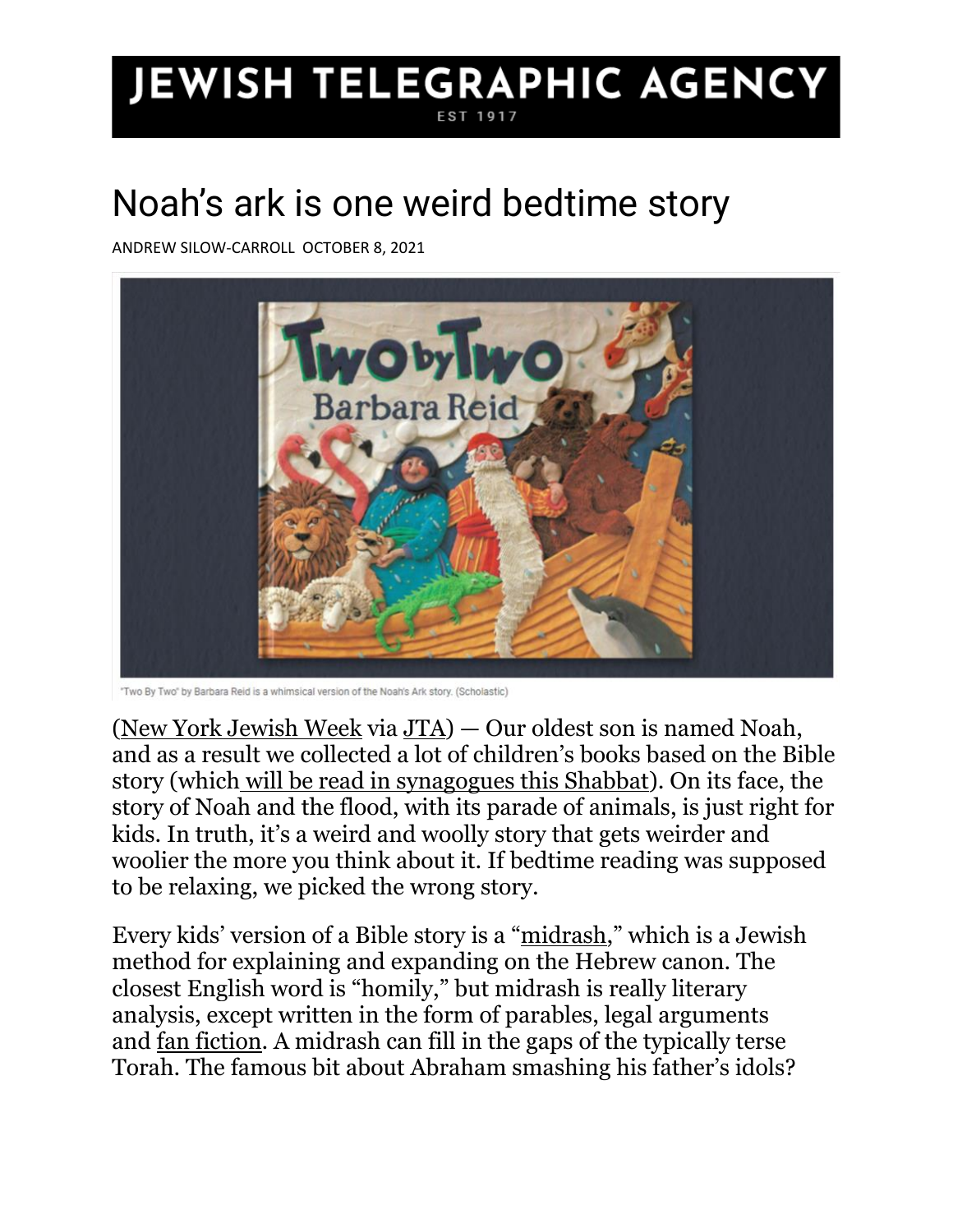That's a midrash, made up by the rabbis to explain how the future patriarch of the Jewish people came to reject his father's bad example.

There is a formal literature of midrash, but the spirit of the enterprise lives on whenever people use the Bible as inspiration for [novels,](https://links.jewishweek.org/a/1161/click/34987/350746/79d338b7ad1ae37acc6e1e18178bdca0ea3e26ba/7270b1edbf0b9e88f79d36ac7b810fe1c28350d9?ana=InV0bV9zb3VyY2U9TllKV19NYXJvcG9zdCZ1dG1fY2FtcGFpZ249TllKV19BU0NfQ29sdW1uJnV0bV9tZWRpdW09ZW1haWwi) [films,](https://links.jewishweek.org/a/1161/click/34987/350746/08c6cbaa7886d6c882f25240771fecab40edeb05/7270b1edbf0b9e88f79d36ac7b810fe1c28350d9?ana=InV0bV9zb3VyY2U9TllKV19NYXJvcG9zdCZ1dG1fY2FtcGFpZ249TllKV19BU0NfQ29sdW1uJnV0bV9tZWRpdW09ZW1haWwi) [comic books](https://links.jewishweek.org/a/1161/click/34987/350746/ca0e5b4adf4e632371db12589f50b0482d488afa/7270b1edbf0b9e88f79d36ac7b810fe1c28350d9?ana=InV0bV9zb3VyY2U9TllKV19NYXJvcG9zdCZ1dG1fY2FtcGFpZ249TllKV19BU0NfQ29sdW1uJnV0bV9tZWRpdW09ZW1haWwi) – and children's books.

Midrash is also what you leave out of a story. When its comes to Noah. there's an awful lot an author or parent might prefer to leave out. First of all, it presupposes an exasperated God who, terrifyingly, decides to wipe out nearly all of humanity because of the sinful ways of the people He created. A kid just might ask exactly what all those sinners did to deserve annihilation.

And while Noah, his family and the animals survive their 40-day ordeal, and God makes a rainbow as a sign that he'll never to do it again, you can't help but think about the 41st day. In his new book, "The JPS Jewish Heritage Torah Commentary," Rabbi Eli L. Garfinkel notes that when the Noah story is told to children, the tale is given "an age-appropriate cheery patina, depicting the ark and the animals with bright, primary colors. The actual biblical text, however, is anything but colorful and happy. It is a dark, dismal story, a tale of people who are left to mourn a lost and destroyed world."

Sweet dreams, kids.

Kids' books about Noah tend to glide past the sticky theology, but some deal with it. "Two by Two" by Barbara Reid, with amazing illustrations fashioned out of modeling clay, is a whimsical, pun-filled poem ("Space within was so restricted/Even the boas felt constricted"). But it opens by acknowledging that people "turned to evil ways" and with God declaring "Let them drown!"

Bright children might also wonder — [just as the classic midrash](https://www.sefaria.org/sheets/72413?lang=bi)  [does](https://www.sefaria.org/sheets/72413?lang=bi) — why Noah doesn't do more to save people outside of his immediate family. The rabbis solve this by suggesting that he took so long to build the ark – perhaps 52 or 70 years – because he wanted to give his fellow humans time to see what he was up to and repent. But there's also [Bart Simpson's midrash](https://links.jewishweek.org/a/1161/click/34987/350746/f89f1ac81705032bccccb4fdddad82823d0d7134/7270b1edbf0b9e88f79d36ac7b810fe1c28350d9?ana=InV0bV9zb3VyY2U9TllKV19NYXJvcG9zdCZ1dG1fY2FtcGFpZ249TllKV19BU0NfQ29sdW1uJnV0bV9tZWRpdW09ZW1haWwi), which comes to the opposite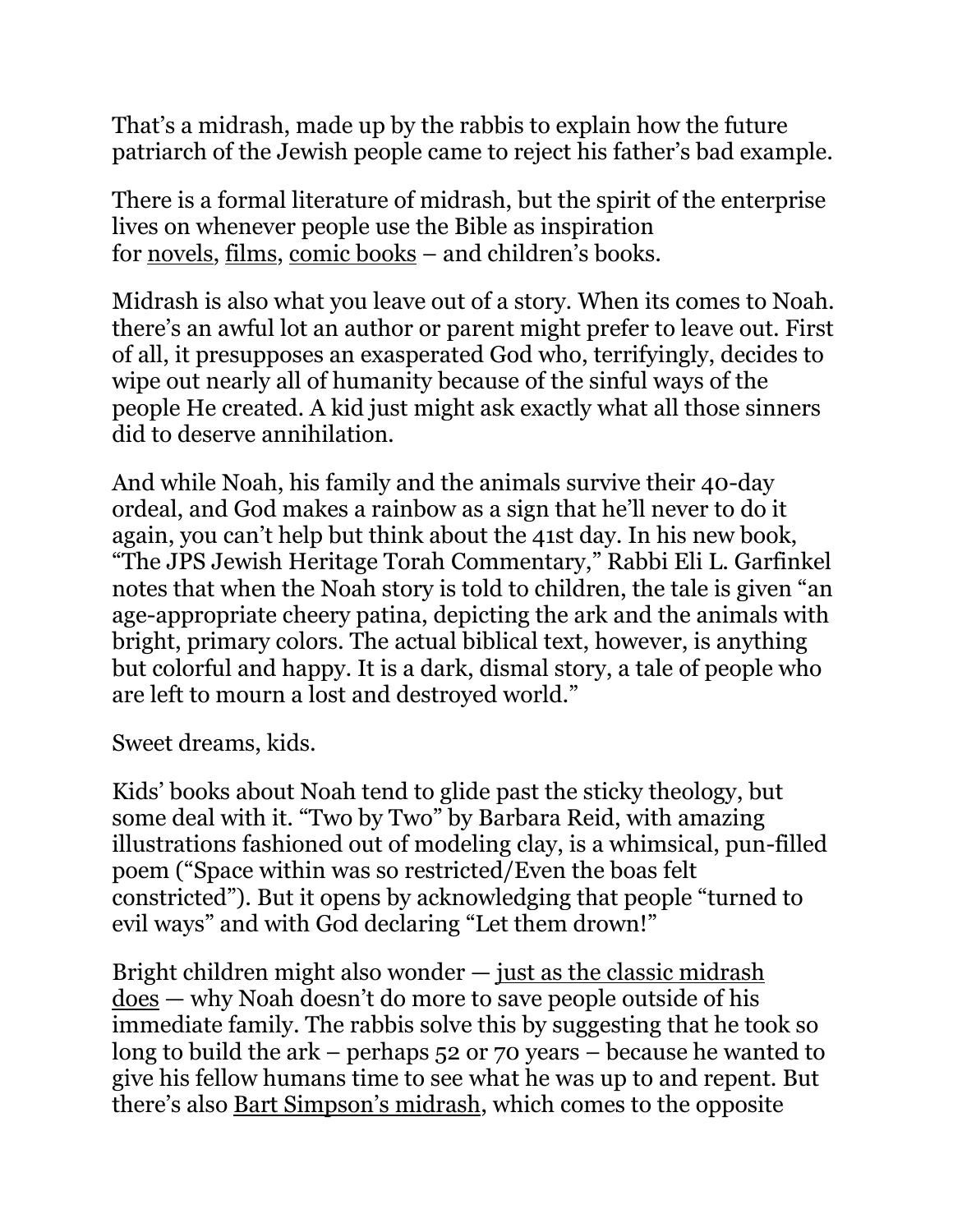conclusion: Acting out the story, Bart has the people cry out, "Noah, Noah, save us!" To which Bart, as Noah, replies tersely, "No."

The Little Golden Books "Noah's Ark" deals at some length (for a kid's book) with Noah's unease and his neighbors' contempt. After God tells Noah he is going to "Wash away the evil in the world," Noah is next seen telling his wife and kids, "We must obey God!" You are left to imagine, as any good midrash writer would, the heated family discussion that came before this declaration. Any parent who tells his kid "We must obey God!" has probably lost the argument.

For those who don't want story time to become a seminar on theodicy, there are books, like "On Noah's Ark" by Jan Brett, that leave God out of the story entirely. Instead, Brett's version begins with, "Grandpa Noah says that the rains are coming." No God, no bad guys. Of course, this only ends up shifting the conversation from "Must we obey God?" to "Must we obey Grandpa?"

A lot of the children's books instead treat [Noah as an ecological](https://links.jewishweek.org/a/1161/click/34987/350746/cdcd7c2f88e18216b4cf61e9c51e4adcecb30122/7270b1edbf0b9e88f79d36ac7b810fe1c28350d9?ana=InV0bV9zb3VyY2U9TllKV19NYXJvcG9zdCZ1dG1fY2FtcGFpZ249TllKV19BU0NfQ29sdW1uJnV0bV9tZWRpdW09ZW1haWwi)  [cautionary tale](https://links.jewishweek.org/a/1161/click/34987/350746/cdcd7c2f88e18216b4cf61e9c51e4adcecb30122/7270b1edbf0b9e88f79d36ac7b810fe1c28350d9?ana=InV0bV9zb3VyY2U9TllKV19NYXJvcG9zdCZ1dG1fY2FtcGFpZ249TllKV19BU0NfQ29sdW1uJnV0bV9tZWRpdW09ZW1haWwi). That's a Jewish tradition too, based in part on the verses: "The earth became corrupt before God." (Genesis 6:11) A literal reading suggests that humankind's evil had infected the earth itself – a potent metaphor and prophecy for environmentalists. And Noah, as the savior of all life on earth, can be portrayed as the very first ecowarrior. In a science book for kids, "Planet Ark: Preserving Earth's Biodiversity," author Adrienne Mason takes the ark as a metaphor for the earth itself: "In many ways, our beautiful blue home – planet Earth – is like an ark sailing through the universe," she writes. "Thankfully, there are many modern-day Noahs – groups and individuals – who are working hard to preserve Earth's biodiversity."

One of our favorite versions of the Noah story, "Aardvarks, Disembark!" by Ann Jonas, is essentially a roll call of the animal pairs as they leave the ark. The kids loved hearing us recite the odd names – aurochs, gerenuks, lechwes, peludos, urumutums – and we adults understood that a lot of these animals were extinct or endangered.